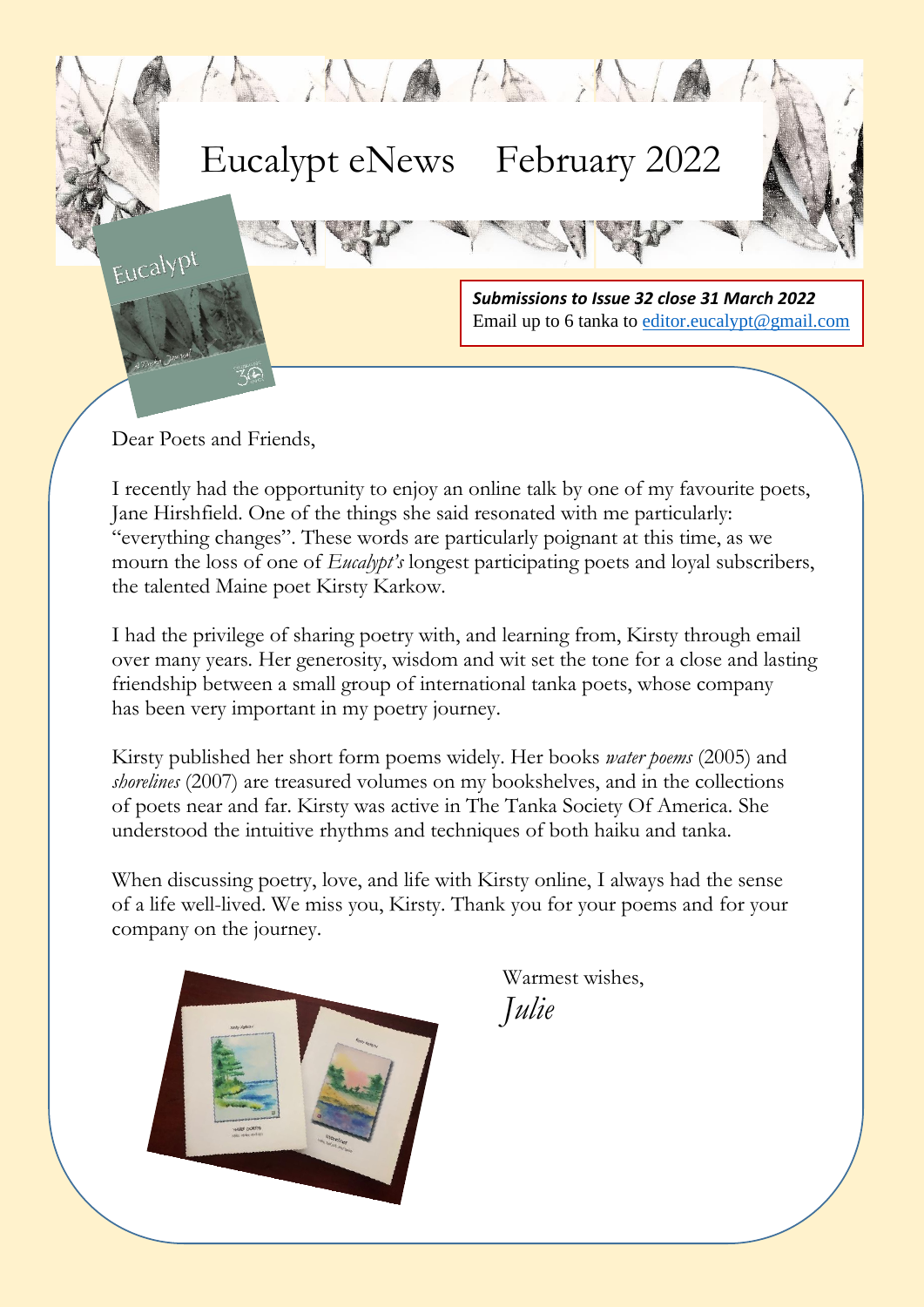# THE SCRIBBLE AWARDS

It is my pleasure to announce the SCRIBBLE AWARDS for issue 31.

The Distinctive Scribble Awards recognise two outstanding poems from each issue of Eucalypt, selected and appraised by winners of the Awards in the previous issue.

The winners from issue 31 are . . .

| <b>Jan Foster</b>          | <b>Mira Walker</b>       |  |
|----------------------------|--------------------------|--|
| lockdown—                  | half moon                |  |
| in the shifting shadows    | tobogganing down         |  |
| as night fades             | my skylight frame        |  |
| I wonder have I woken      | the hurtling, halting    |  |
| into someone else's life   | ways of winter dreams    |  |
| —Jan Foster                | —Mira Walker             |  |
| selected by Carole MacRury | selected by Mary Kendall |  |

The appraisals can be read on the Eucalypt website maintained by founding editor Beverley George<http://www.eucalypt.info/E-awards.html>Congratulations to Jan and Mira who are invited to be our award judges for issue 32!



*Kirsty Karkow*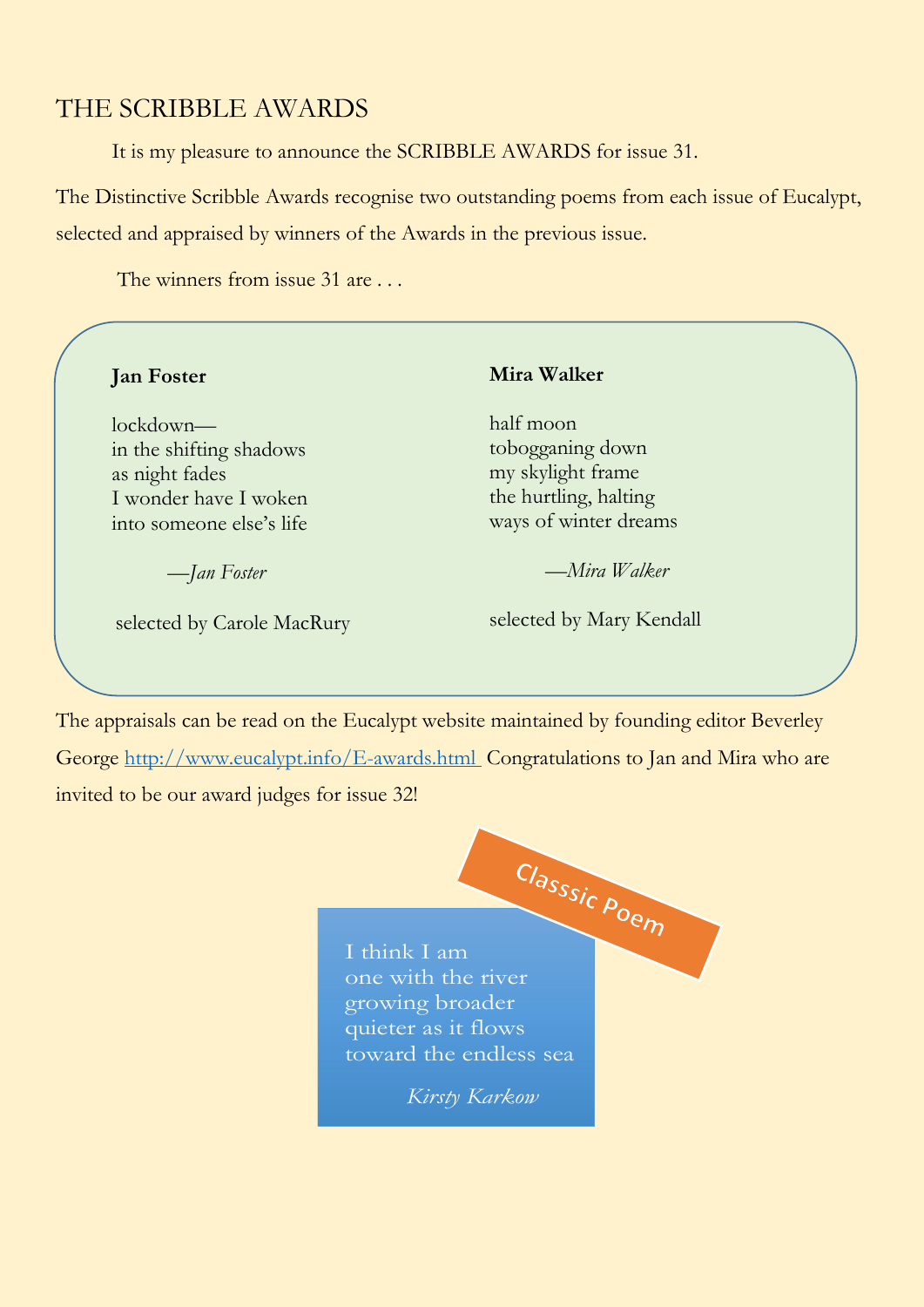# *Limestone Poets Farewell*

### **Sometimes things don't go as well as expected**

(r

Given the need for Covid 19 lockdowns in most states during 2021, this year has been harder than most. Unfortunately to add to this dilemma, and due to my ill health since December last year, I closed *Limestone Tanka Poets*, mid-year, a group I founded in 2009 that ran for ten years.

The friendship and sharing of knowledge during that time was prenominal and is something from which we all benefited. Two LTPs judged tanka competitions (Hazel Hall and Michelle Brock), many won tanka awards internationally as well as Australia, become tanka editors (Kathy Kituai *for Cattails* and Liz Lanigan for *Ribbons*), published two anthologies ('*Ragged Edges* and *Ink to Paper*) gave poetry readings at Manning Clark House and Smiths Alternative café and had three events at Heritage Festival, April this year. The LTP annual retreats at Blackburn Homestead bonded us as a group and high-quality guest speakers like Beverley George, David Terelinck, Meredith McKinney, Judith Crispen, Lizz Murphy, Cheryl Jobs, Jane Baker, Marilyn Humbert, Moya Pacey gifted us with their expertise.

### **Sometimes things we wish for come true.**

Even though tanka is now being workshopped more and more in ACT writing groups, and poets are attempting to write it, it was hoped that another tanka group with another name might reopen and take us all in a new direction.

*Lyrebird Tanka Circle* is up and running and by all accounts, is creating new pathways and objectives. May this new group go well. There's always room for change.

Thank you, *Limestone Tanka Poets* members (18 overall), for all that was shared and your input in making tanka well-known over the decade when we were a group.

## **Kathy Kituai,** founder and facilitator of *Limestone Tanka Poets*, 2011 – 2021

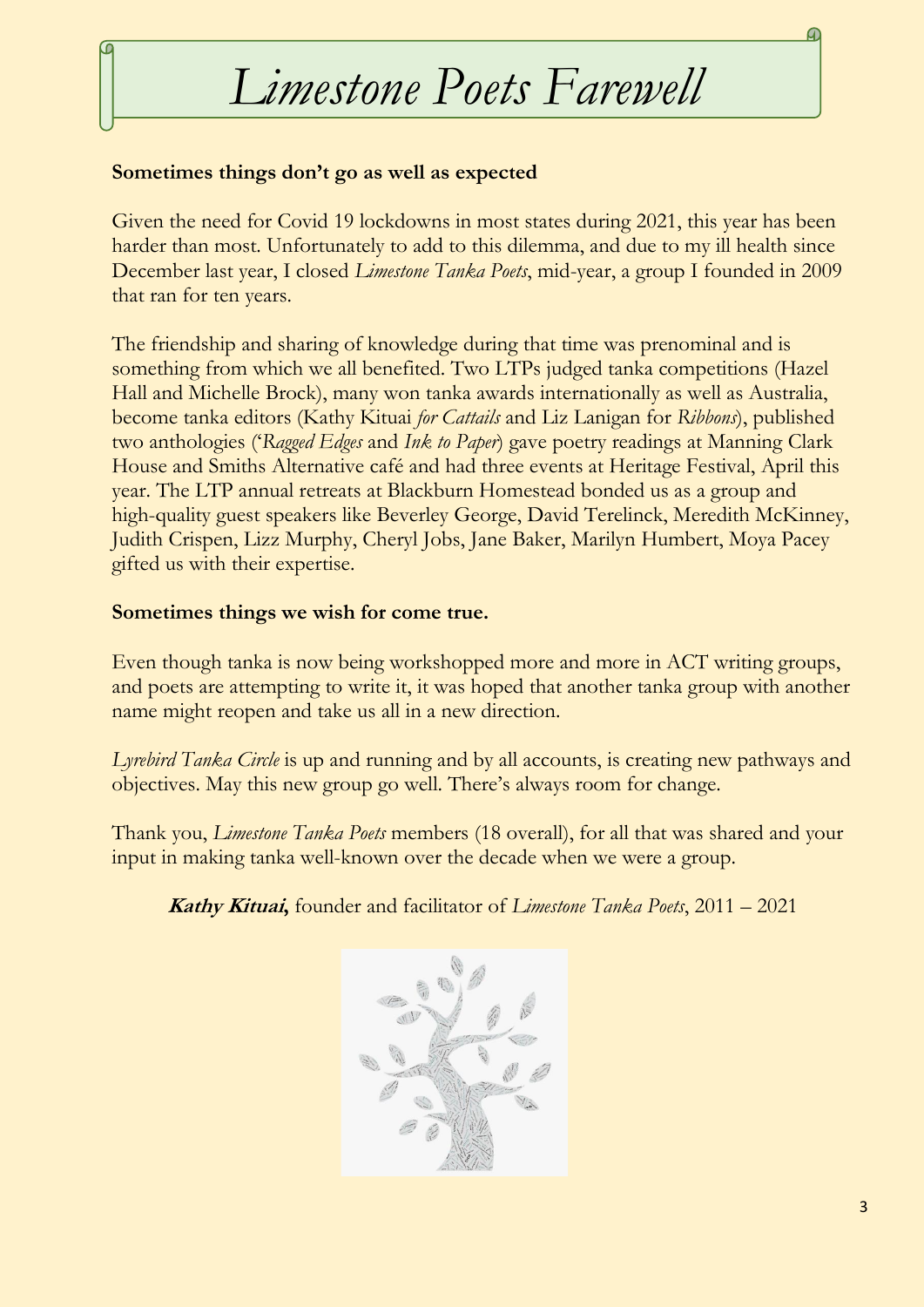*Finger Melodies*

Maria Steyn and Kirsty Karkow

almost spring . . . the neighbor's daughter plays "Fur Elise"

snap! snapping the stems off fresh green beans

dance studio the click of castanets behind a red door

the monk never skips a bead . . . muffled mantras

a boy shakes his bucket river pebbles glisten

final exam her bright nails drumming on the desk

(First Place HPNC Rengay Contest 2002)

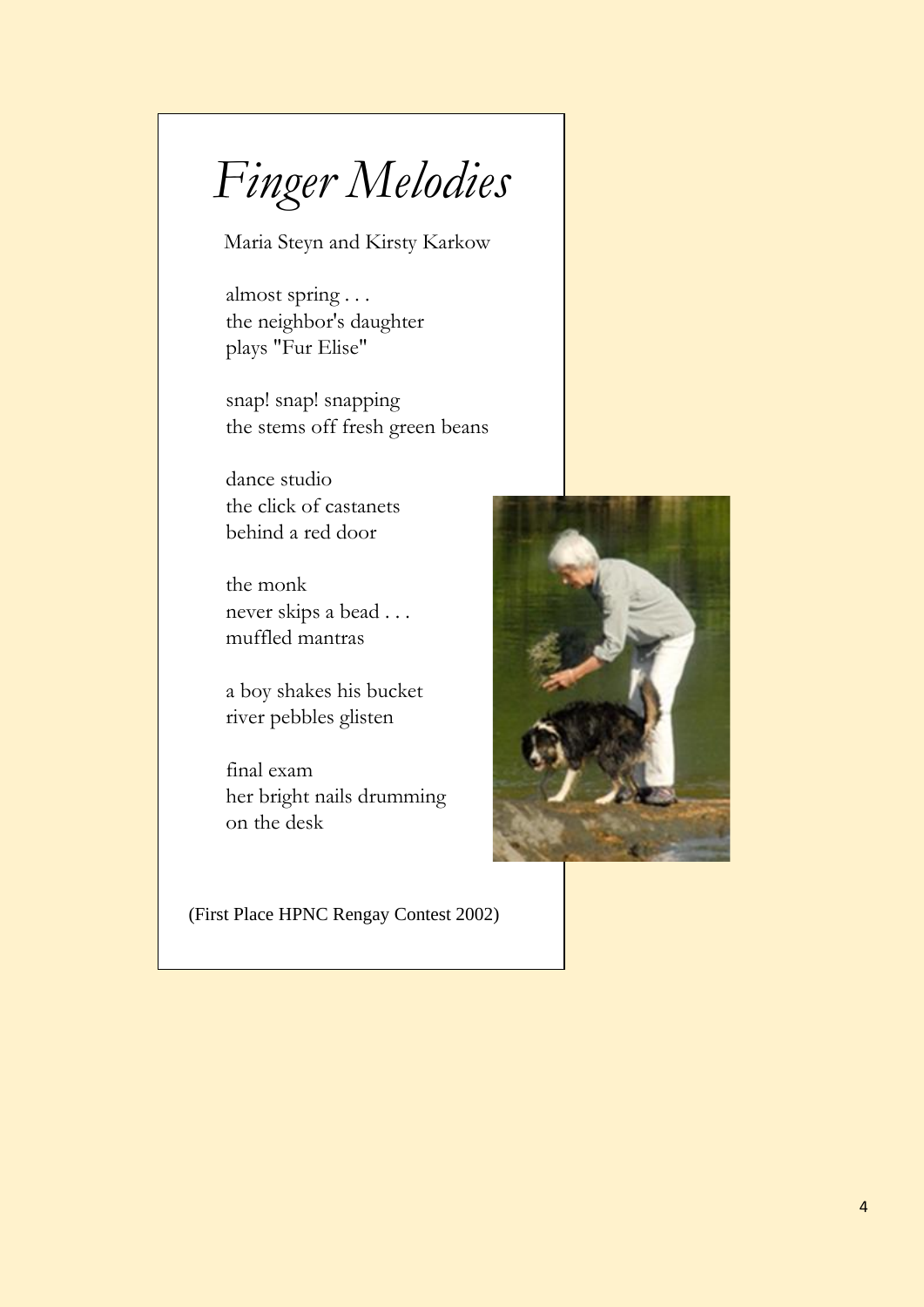# *Friendships forged through poetry*

How better to express the depth and validity of long-term friendships with people never met than with these words penned by Kirsty Karkow and dedicated to South African poet, Maria Steyn. The tanka was first published in *Castles in the Sand: Tanka Society of America 2003 Members Anthology* and later included in *water poems* Black Cat Press, 2005

apricot moon painting a rippled path across the water far away I have a friend who shares its light with me

*Kirsty Karkow*

I feel privileged to have enjoyed regular contact with Kirsty Karkow for twenty years and to have published many of her poems. Kirsty's passing is a loss to the international poetry world and to those who knew her well. She will be sorely missed.

### **Beverley George**

Editor *Yellow Moon* issues 9-20; 1997-2006: *Eucalypt:a tanka journal* issues 1-21; 2006- 2016 and of *Windfall: Australian Haiku* issues 1-13 2013-2022. President the Australian Haiku Society 2006-10 Convenor: The Fourth Haiku Pacific Rim Conference 2009.

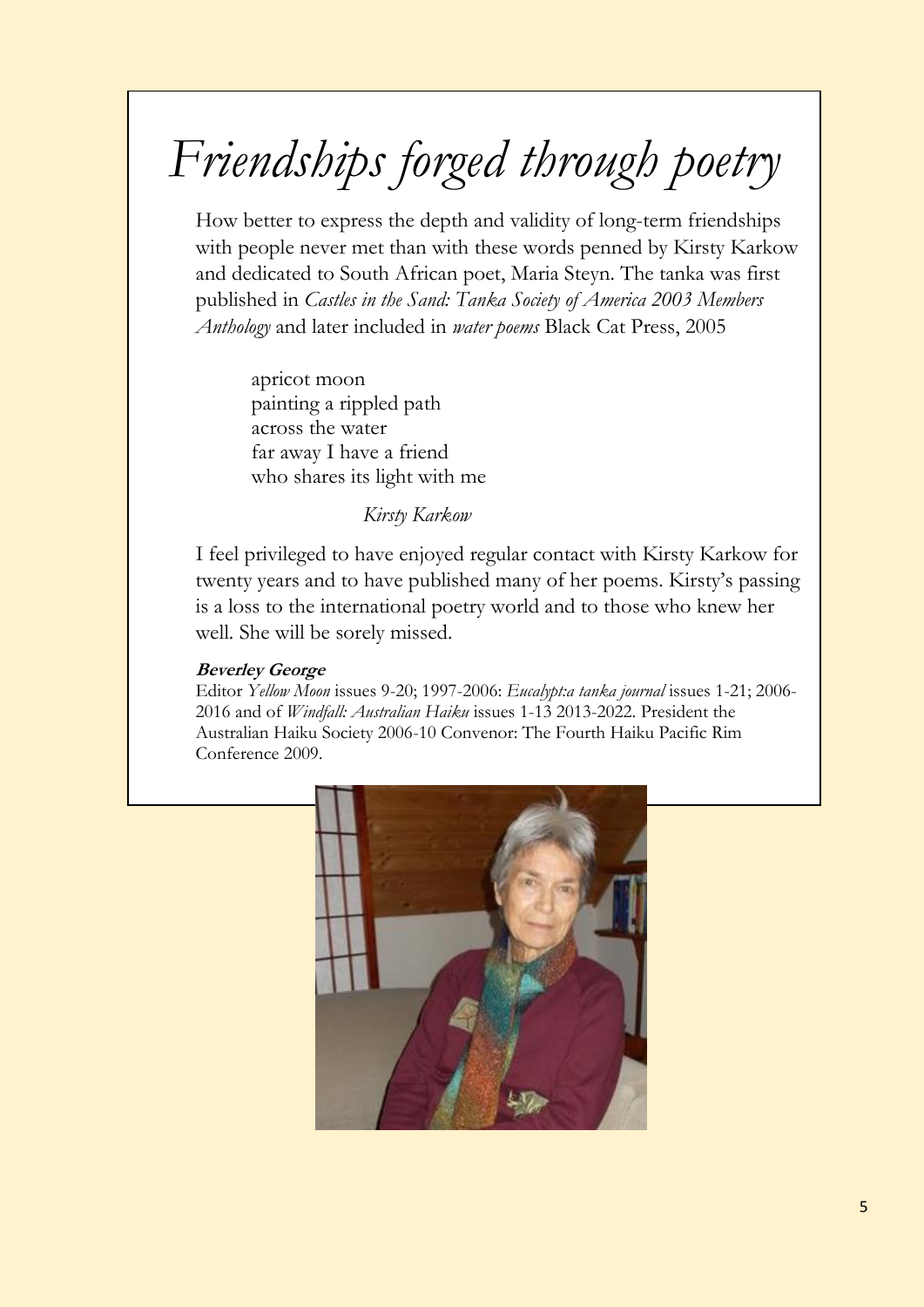

# **Kirsty Karkow**

tanka published in *Yellow Moon* and *Eucalypt* issues 1-20

old storybook a spray of violets pressed between pages memories of the summer we walked green fields together

Kirsty Karkow Yellow Moon 10, Summer 2001

each morning sandwiched between earphones he does not hear a loon's vibrato voice. nor the lapping water

Kirsty Karkow Yellow Moon 11, Winter 2002

frozen pond how it groans and moans . . . as it cracks I understand the pain of opening to one's depths

Kirsty Karkow Yellow Moon 13, Winter 2003 Tanka 2nd place water poems Black Cat Press, 2005

shot with snowflakes my image in the window all a tremble I hug myself - the pain of never-ending war

Kirsty Karkow Yellow Moon 16 Summer 2004 Tanka HC

like clockwork at breakfast time she walks by slightly behind her growing belly

Kirsty Karkow Yellow Moon Winter 2006 Tanka 1st Place

could be she is a saint this quiet woman who washes dishes all and every day

Kirsty Karkow Eucalypt Issue 1, 2006

nothing can match this feeling bone-deep the child who went to war sleeps in his old bed

Kirsty Karkow Eucalypt Issue 8 2010

the wise thoughts of a seasoned taxi driver his assistance with my suitcase and also inner baggage

Kirsty Karkow Eucalypt Issue 11 2011

I slam the lid on Pandora's box slap and swat the swarming problems that never can be solved

Kirsty Karkow Eucalypt Issue 12 2012 it was the glow the shine of other worlds... I had to have the clay and rattan pot that spoke of old Japan

Kirsty Karkow Eucalypt Issue 13 2012

nearing eighty-I study vapour trails of memories . . . adventures and passions the wisdoms of hindsight

Kirsty Karkow Eucalypt Issue 16 2014

look at  $us$ each in our own cocoon until the day we fly through time and graduate again

Kirsty Karkow Eucalypt Issue 18 2015

eyes meet across a bin of apples I know her! fruit and vegetables scatter as we meet

Kirsty Karkow Eucalypt Issue 20 2016

diaphanous impossible to grasp the strange auras that like Homer's sibyls emerge from tree-dark caves

Kirsty Karkow Eucalypt Issue 21 2016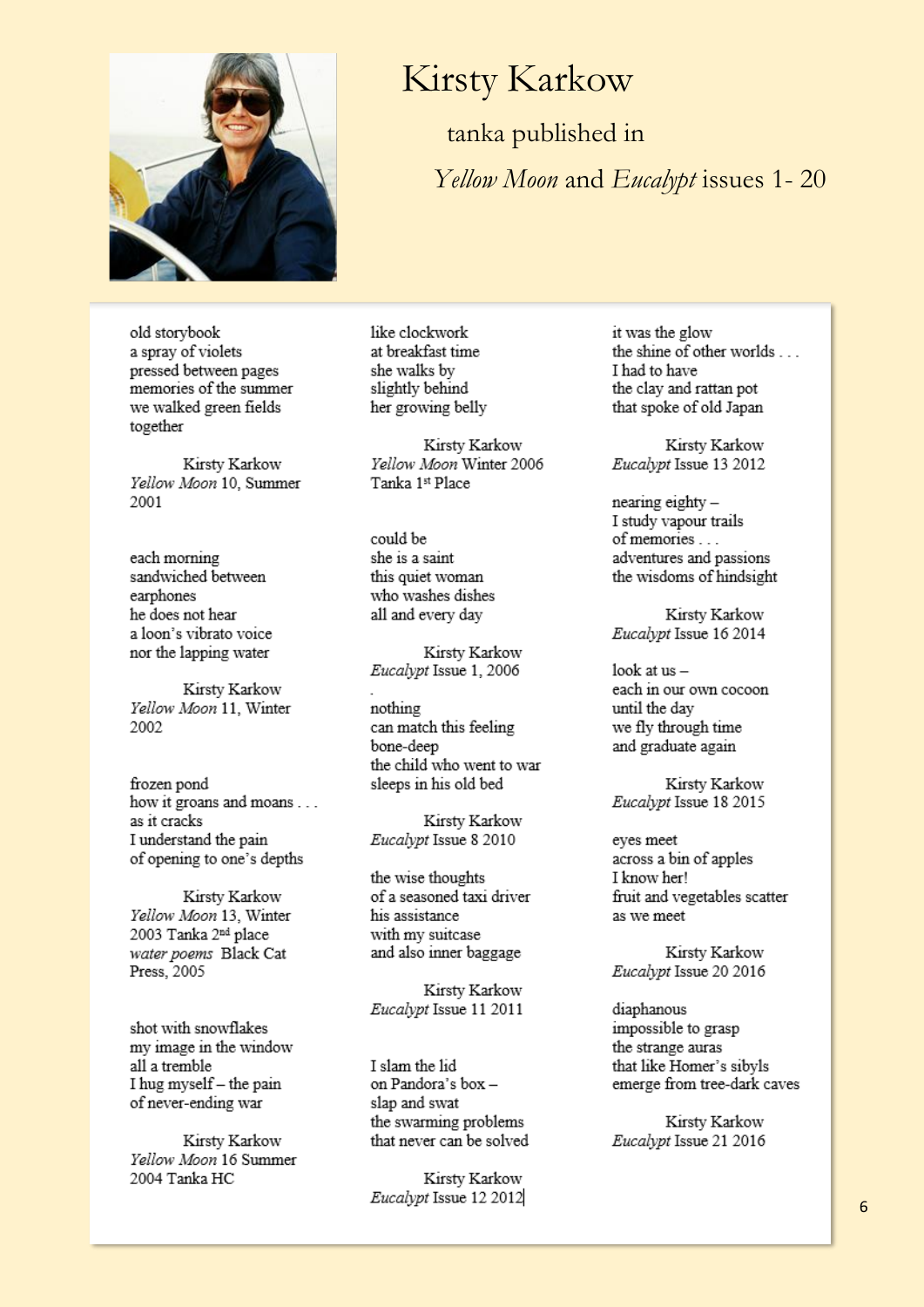# **Kirsty Karkow**

# tanka published in Eucalypt issues 21-29



diaphanous impossible to grasp the strange auras that like Homer's Sibyls emerge from tree-dark caves

#### **Kirsty Karkow**

pushing my finger deep into this plastic cup of spring violets how dry-this bashful love that I hoped would blossom

#### **Kirsty Karkow**

the morning star between bare branches . . . as I marvel this world of pain turns steadily through space

#### **Kirsty Karkow**

city sidewalk dusk blurs the buildings as lights blink on . . . look! an open bookshop that I cannot walk past

#### **Kirsty Karkow**

rhythmic shuttles and weavers' quiet mantras one small mistake is slipped into each carpet ... only god is perfect

**Kirsty Karkow** 

this awesome moon named blue, red and super, drags salt water higher than ever seen above the rockbound shore

Kirsty Karkow

growing from a worn out stump an oak seedling shows me once again how to not give up

#### Kirsty Karkow

a swallow skims the surface of the pond barely sipping I wish I had drunk deeper of all my parents offered

**Kirsty Karkow** 

airborne wildflower seeds twirl in the sun and I among them running toward you

**Kirsty Karkow** 

monarchs glide over milkweed meadows never to be mowed . . . this gift of land gone wild to encourage flights of gold

#### **Kirsty Karkow**

rocky cliffs and a sunset view . . . the feeling that I am no closer to heaven than before

#### **Kirsty Karkow**

eyes closed expression calm he is dead in these few moments my whole world collapses

#### **Kirsty Karkow**

sixty years pushed into the past a thick beige book full of tales and adventures as I move on . . . alone

#### **Kirsty Karkow**

windblown feathers a cluster of baby turkeys trot across the lawn finding their way in a world new to them

**Kirsty Karkow**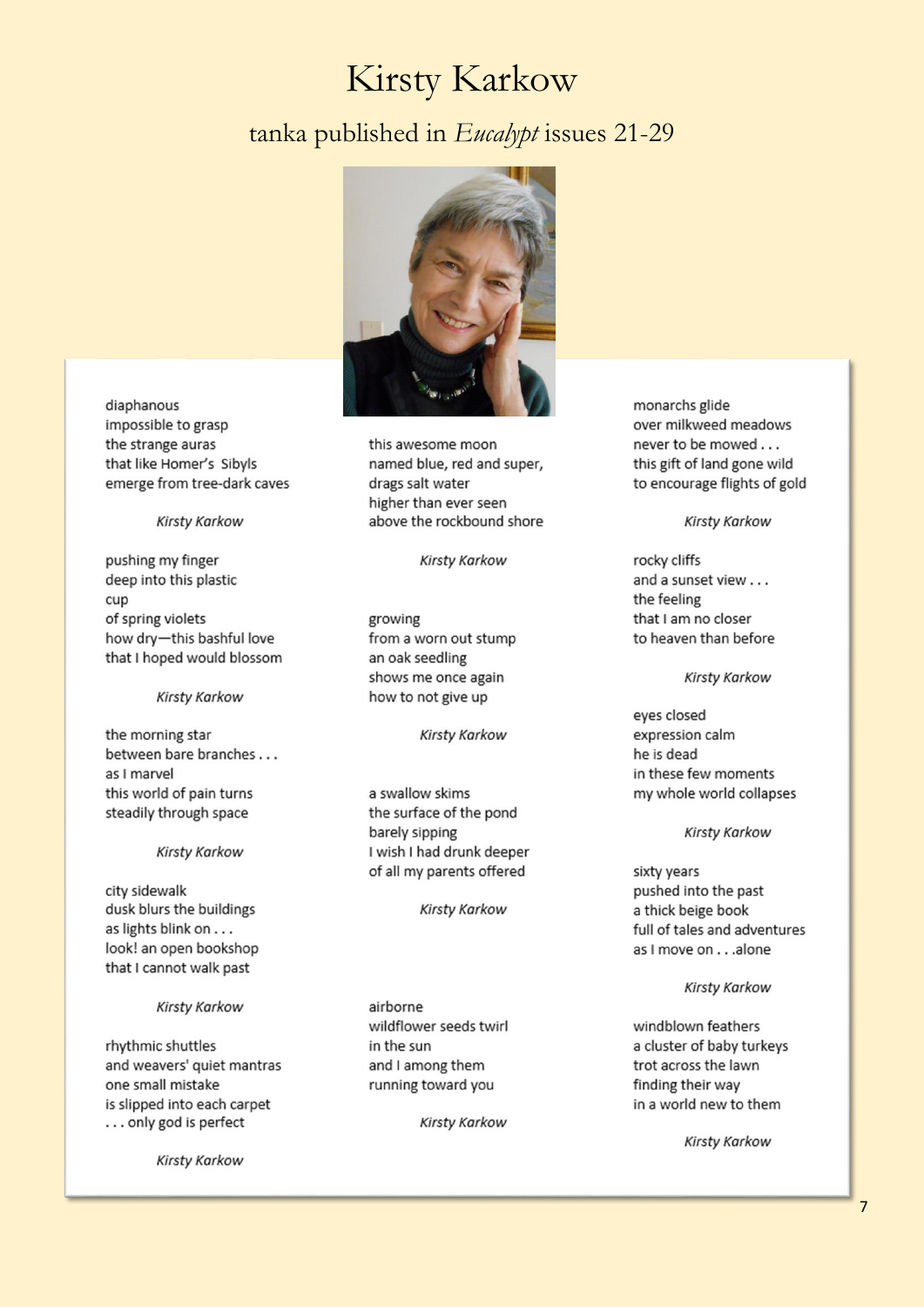

**<http://www.haigaonline.com/issue11-1/editorschoice/slides/07.html>**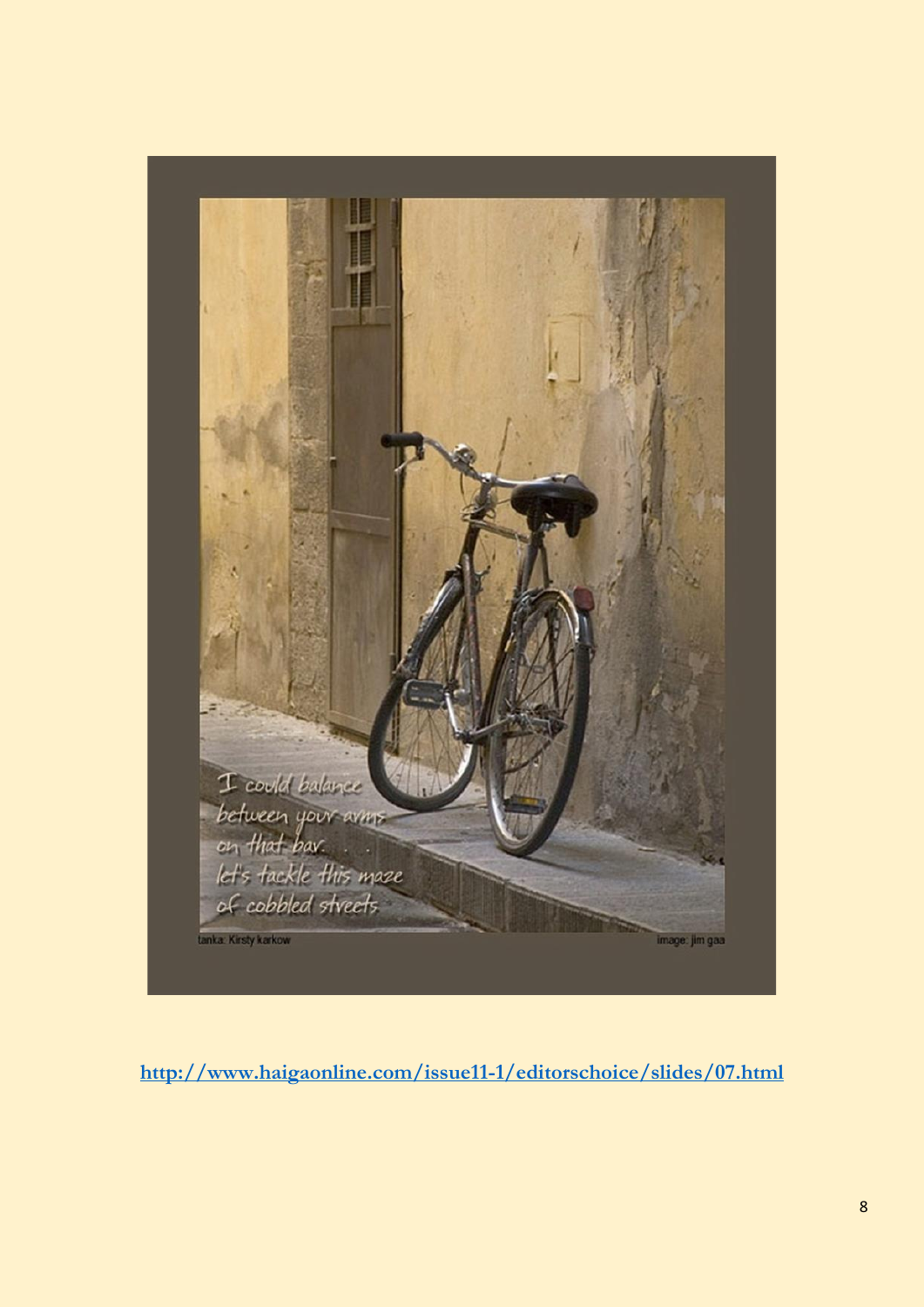

Sculpture and haiku by Kirsty Karkow